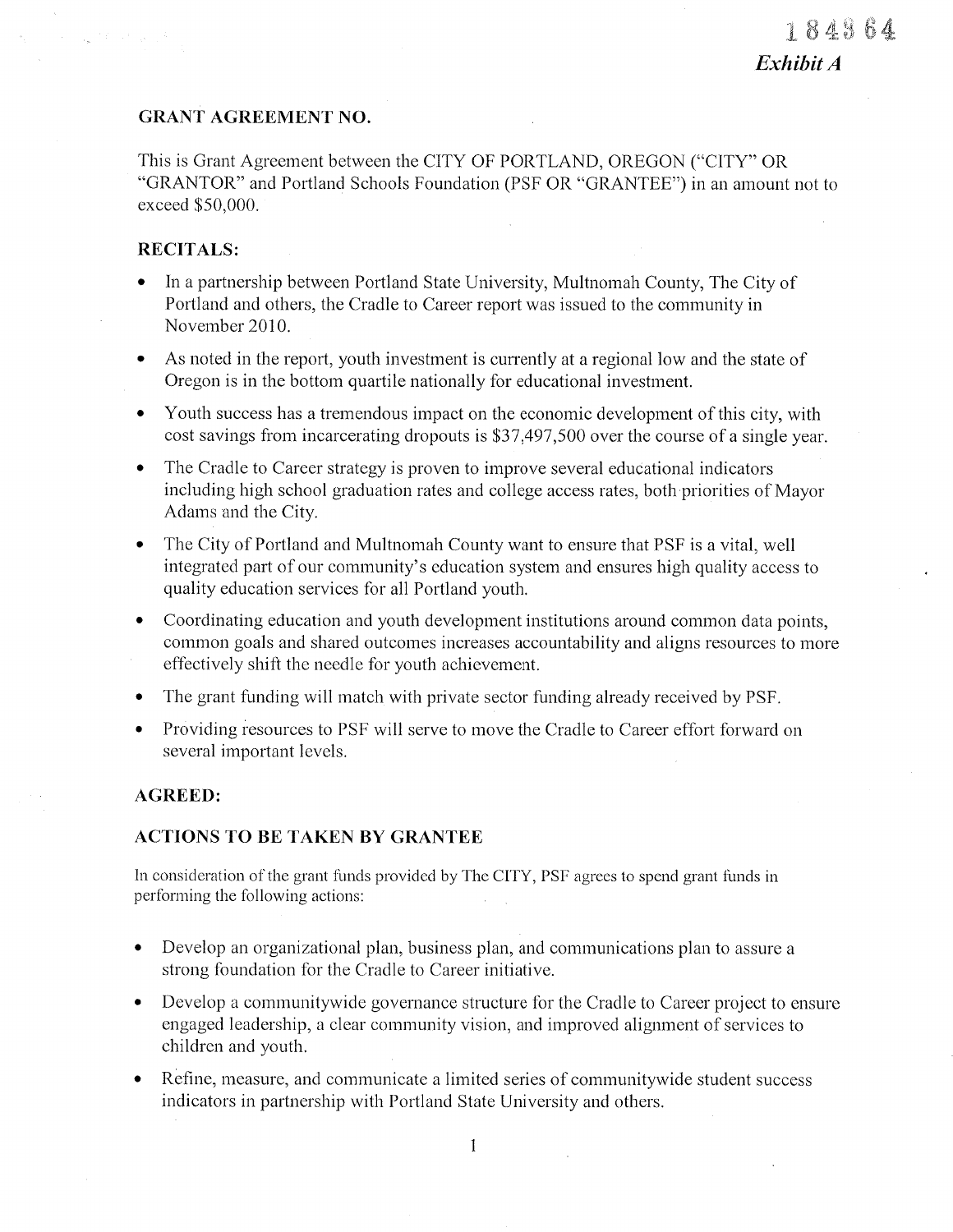### **SPECIFIC CONDITIONS OF THE GRANT**

Publicity: Grantee must list the City as its partner and include The City of Portland logo on website and external materials.

Records: Grantee will maintain all records for the program. All records regarding the program, as well as general organizational and administrative information, will be made available to the Grant Manager, or other designated persons, upon request;

Grant Manager: The Grant Manager for this grant is Kali Ladd, City of Portland.

Amendment. The Grant Manager is authorized to amend the terms and conditions of the grant provided such changes do not increase the City's financial risk. If approved, such changes shall be incorporated into a formal grant amendment and signed by the Grantee and the Grant Manager before such changes are effective. Any change to the amount of the Grant must be approved by the City Council unless the City Council delegated authority to amend the amount of the grant to a specific individual in the ordinance authorizing the grant.

Billings/invoices/Payment: The CITY Grant Manager is authorized to approve work and billings and invoices submitted pursuant to this grant and to carry out all other CITY actions referred to herein in accordance with this Agreement.

Reports: Grantee will submit to the Grant Manager a report at the conclusion of the project. The Report will include:

- Status of deliverables
- Outline of projected impact
- $\bullet$  Next steps

### **PAYMENTS**

GRANTEE will receive its funding as follows: Initial funds for transition.

If for any reason GRANTEE receives a grant payment under this Grant Agreement and does not use grant funds, provide required services or take any actions required by the Grant Agreement the CITY may, at its option terminate, reduce or suspend any grant funds that have not been paid and may, at its option, require GRANTEE to immediately refund to the CITY the amount improperly expended or received by GRANTEE.

No Grant payments under this Agreement may be used only for to provide the services or take the actions listed previously in this Grant Agreement and shall not be used for any other purpose.

GRANTEE will keep vendor receipts and evidence of payment for materials and services and time records and evidence of payment for program wages, salaries, and benefits, and GRANTEE services. All such receipts and evidence of payments will promptly be made available to the Grant Manager or other designated persons, upon request. At a minimum, such records shall be made available and will be reviewed as part of the annual monitoring process.

If, for any reason, GRANTEE's anticipated services or actions are terminated, discontinued or interrupted, the CITY's payment of funds under this grant may be terminated, suspended or reduced.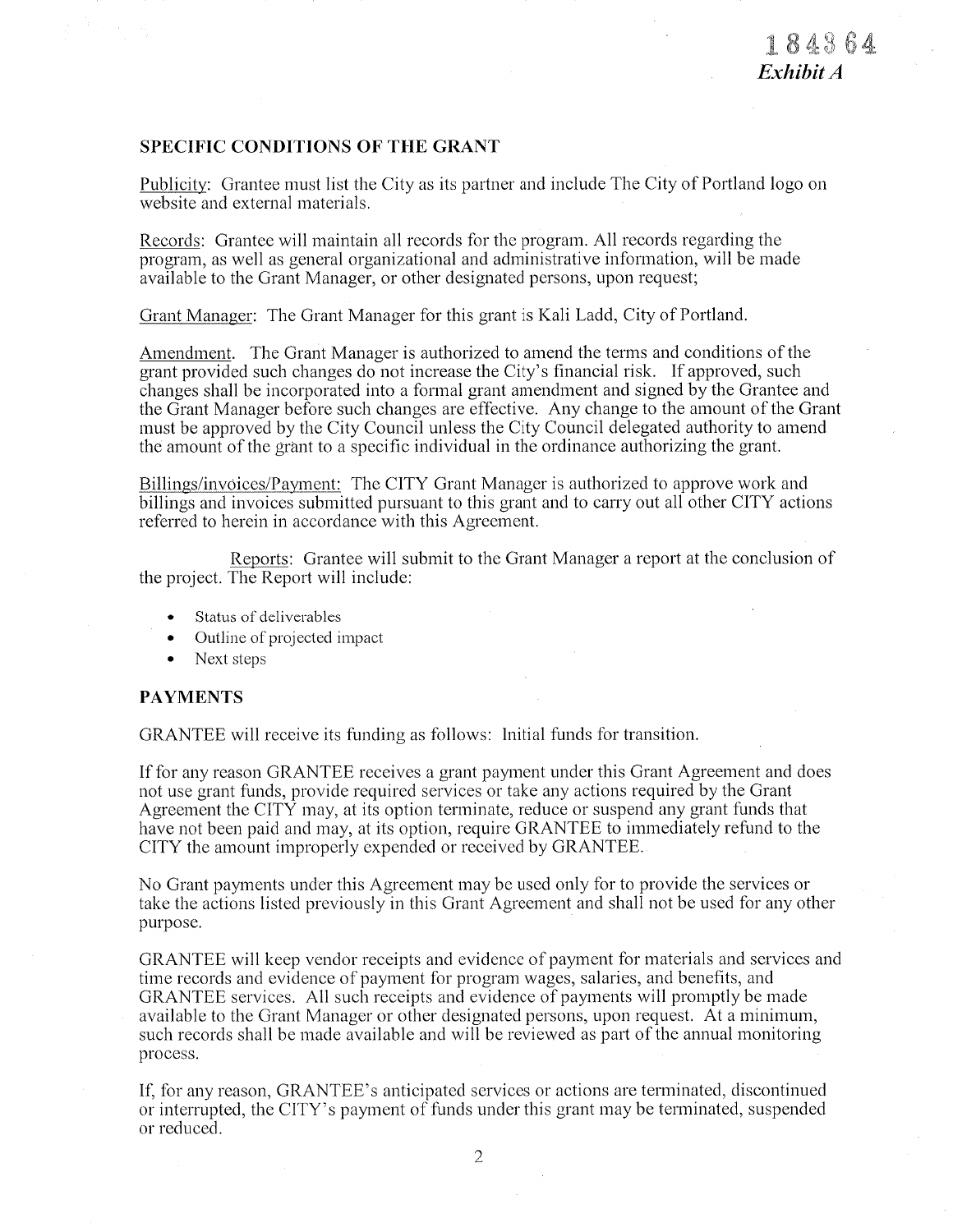# GENERAL GRANT PROVISIONS

TERMINATION FOR CAUSE. If, through any cause, GRANTEE shall fail to fulfill in timely and proper manner his/her obligations under this Grant Agreement, or if GRANTEE shall violate any of the covenants, agreements, or stipulations of this Grant Agreement, the CITY shall have the right to tenninate this Grant Agreement by giving written notice to GRANTEE of such termination and specifying the effective date thereof at least thirty (30) days before the effective date of such termination.

During the 30 day period CITY is under no obligation to continue providing Grant Funds and Grantee is not authorized to perform services or take actions that would require the City to pay additional grant funds to Grantee.

During the 30 day period, GRANTEE shall not spend unused grant funds.

In the event of a termination for cause, all finished or unfinished documents, data, studies, and reports prepared by GRANTEE under this Grant Agreement shall, at the option of the CITY, become the property of the CITY and GRANTEE shall be entitled to receive just and equitable compensation for any satisfactory work completed on such documents up until the time of notice of termination.

TERMINATION BY AGREEMENT OR FOR CONVENIENCE. The CITY and GRANTEE may terminate this Grant Agreement at any time by mutual written agreement. Alternatively, the CITY may, upon thirty  $(30)$  days written notice, terminate this agreement for any reason deemed appropriate in its sole discretion. If the Grant Agreement is terminated as provided in this paragraph GRANTEE shall return any Grant funds that would have been used to provide services after the effective date of termination.

CHANGES. The CITY may request changes in the scope of the services or tenns and conditions hereunder. Such changes, including any increase or decrease in the amount of GRANTEE's award, shall be incorporated in written amendments to this Grant Agreement before they becorne effective.

NON-DISCRIMINATION. In carrying out activities under this Grant Agreement, GRANTEE shall not discriminate against any employee or applicant for employment because of race, color, religion, sex, age, handicap, familial status, sexual orientation or national origin. GRANTEE shall take actions to insure that applicants for employment are employed, and that employees are treated during employment, without regard to their race, color, religion, sex, age, handicap, familial status, sexual orientation or national origin. Such action shall include but not be limited to, the following: employment, upgrading, demotion, or transfer; recruitment or recruitment advertising; layoff or termination; rates of pay or other forms of compensation; and selection for training, including apprenticeship. GRANTEE shall post in conspicuous places, available to employees and applicants for employment, notices provided by the CITY setting for the provisions of this nondiscrimination clause. GRANTEE shall state that all qualified applicants will receive consideration for employment without regard to race, color, religion, sex, or national origin. GRANTEE shall incorporate the foregoing requirements of this paragraph in all of its Grant Agreements for work funded under this Grant Agreement, except Grant Agreements governed by Section 104 of Executive Order 11246.

ACCESS TO RECORDS. GRANTEE shall provide the CITY, or its duly authorized representatives, prompt access to any and all books, general organizational and administrative information, documents, papers, and records of  $\bar{G}RANTEE$  that are related to this Grant Agreement or GRANTEE's performance of services, for the purpose of making audit examination, copies, excerpts, and transcriptions. All required records must be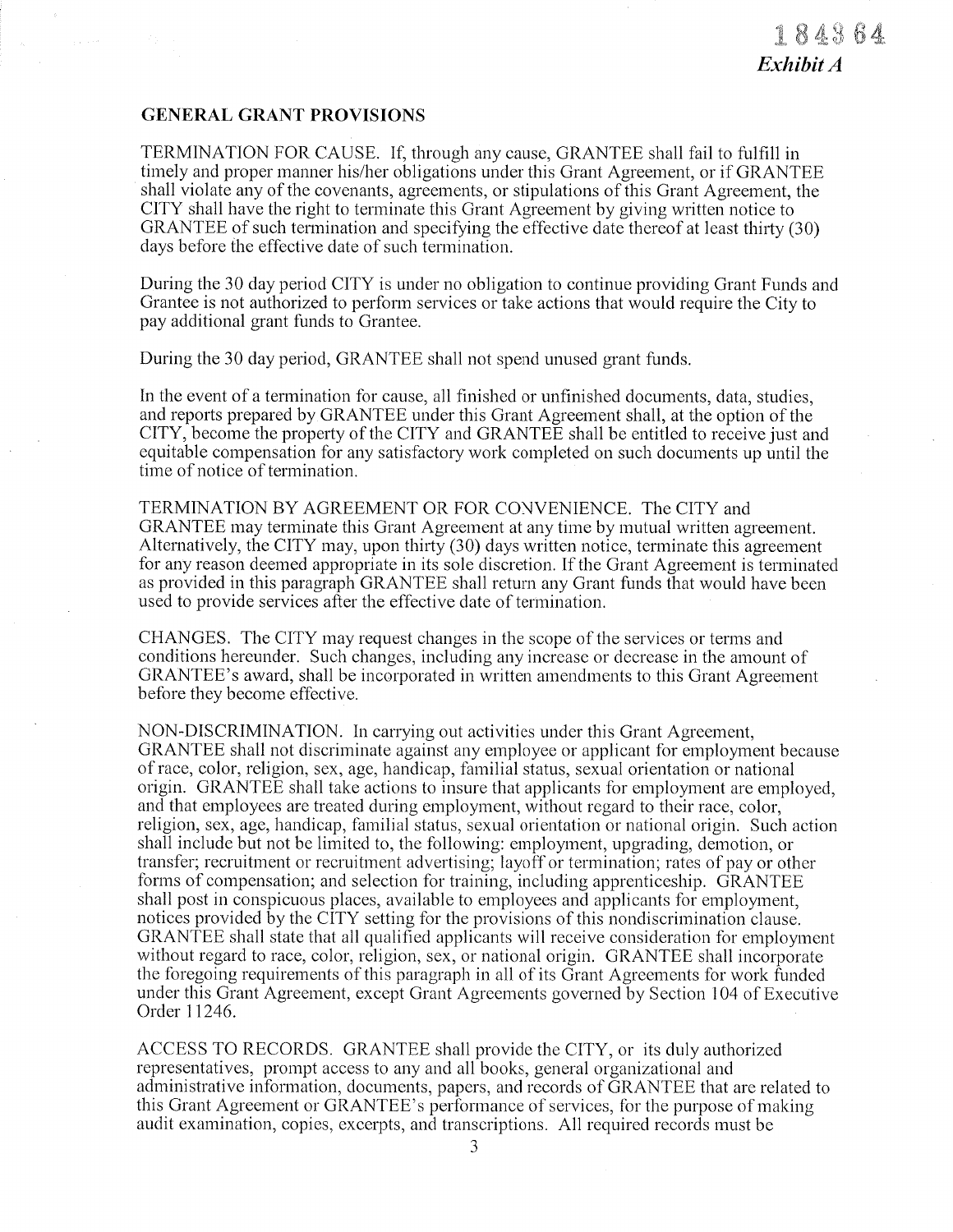maintained by GRANTEE for four years after the CITY makes final payment and all other pending matters are closed.

MAINTENANCE OF RECORDS. GRANTEE shall maintain records on a current basis to support any billings or invoices submitted by GRANTEE to CITY. The CITY, or its authorized representative, shall have the authority to inspect, audit, and copy on reasonable notice, and from time to time may examine any records of GRANTEE regarding its billings or its work hereunder. GRANTEE shall retain these records for inspection, audit, and copying for four years from the date of completion or termination of this Grant Agreement.

AUDIT. The CITY, either directly or through a designated representative, may audit the records of GRANTEE at any time during the four year period established by Section G above. If an audit discloses that payments to GRANTEE were in excess of the amount to which GRANTEE was entitled, then GRANTEE shall repay the amount of the excess to the CITY.

INDEMNIFICATION. GRANTEE shall hold harmless, defend, and indemnify the CITY and the CITY's officers, agents, and employees against all claims, demands, actions, and suits (including all attorney fees and costs) brought against any of them arising from GRANTEE's work or any of GRANTEE's contractors work under this Grant Agreement.

#### WORKERS' COMPENSATION INSURANCE.

GRANTEE, its contractors, if any, and all employers working under this Agreement, are subject employers under the Oregon Worker's Compensation law and shall comply with ORS 656.017, which requires them to provide workers' compensation coverage for all their subject workers. A certificate of insurance, or copy thereof, shall be attached to this Agreement and shall be incorporated herein and made a term and part of this Agreement. GRANTEE further agrees to maintain worker's compensation insurance coverage for the duration of this Agreement.

In the event GRANTEE's worker's compensation insurance coverage is due to expire during the term of this Agreement, GRANTEE agrees to timely renew its insurance, either as a carrier-insured employer or a self-insured employer as provided by Chapter 656 of the Oregon Revised Statutes, before its expiration, and GRANTEE agrees to provide the CITY such further certification of worker's compensation insurance a renewals of said insurance occur.

#### LIABILITY INSURANCE.

GRANTEE shall maintain public liability and property damage insurance that protects GRANTEE and the CITY and its officers, agents, and employees from any and all claims, demands, actions, and suits for damage to property or personal injury, including death, arising from GRANTEE's work under this Grant Agreement. The insurance shall provide coverage for not less than \$1,000,000 per occurrence. The insurance shall be without prejudice to coverage otherwise existing and shall name as additional insureds the CITY and its officers, agents, and employees. Notwithstanding the naming of additional insureds, the insurance shall protect each insured in the same manner as though a separate policy had been issued to each, but nothing herein shall operate to increase the insurer's liability as set forth elsewhere in the policy beyond the amount or amounts for which the insurer would have been liable if only one person or interest had been named as insured. The coverage must apply as to claims between insureds on the policy. The insurance shall provide that it shall not terminate or be canceled without 30 days written notice first being given to the CITY Auditor. If the insurance is canceled or terminated prior to completion of the Grant Agreement, GRANTEE shall provide a new policy with the same terms. GRANTEE agrees to maintain continuous,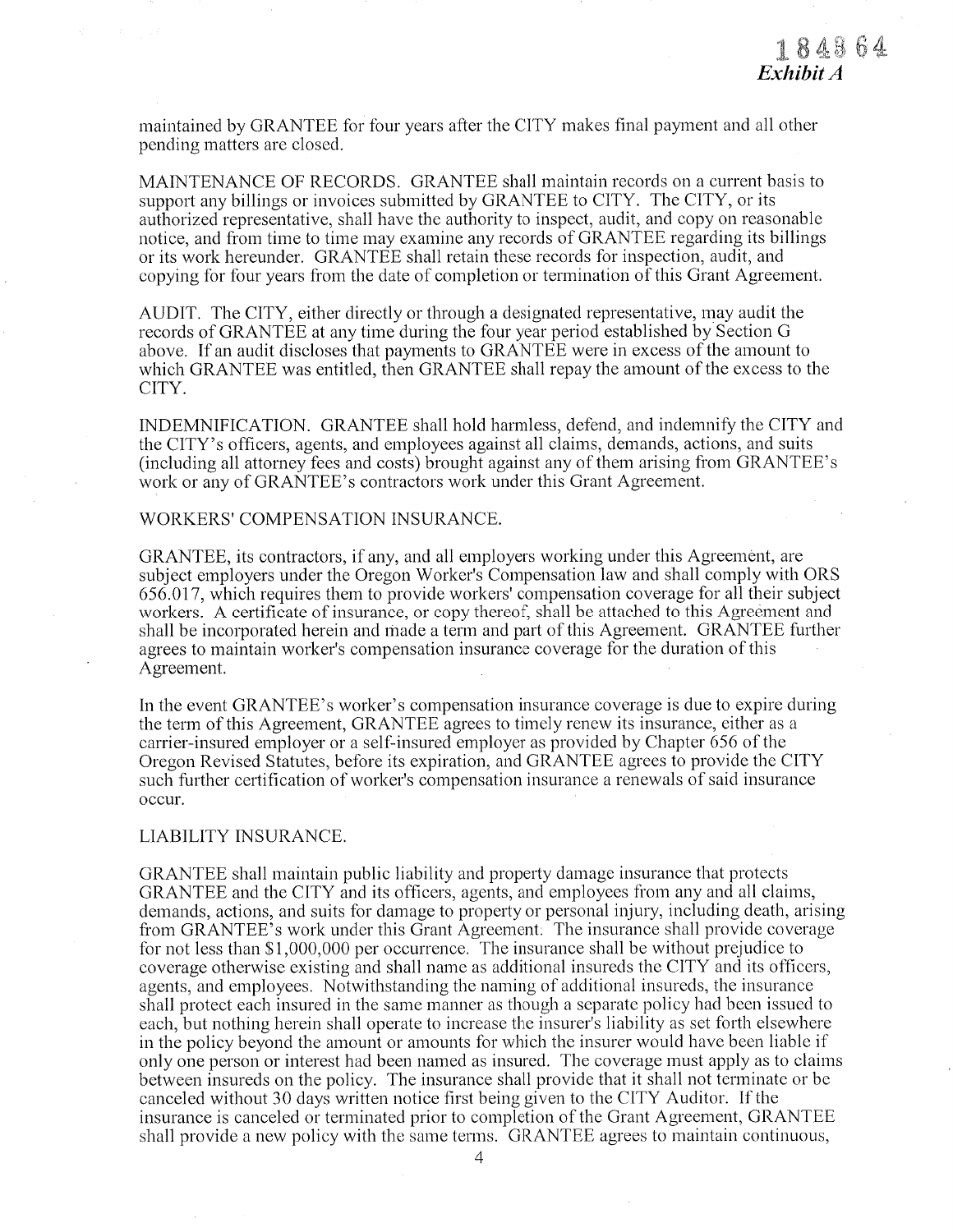uninterrupted coverage for the duration of the Grant Agreement. The insurance shall include coverage for any damages or injuries arising out of the use of automobiles or other motor vehicles by GRANTEE.

GRANTEE shall maintain on file with the CITY Auditor a certificate of insurance certifying the coverage required under subsection (1). The adequacy of the insurance shall be subject to the approval of the CITY Attorney. Failure to maintain liability insurance shall be cause for immediate termination of this agreement by the CITY. In lieu of filing the certificate of insurance required herein, if GRANTEE is a public body, GRANTEE may furnish a declaration that GRANTEE is self-insured for public liability and property damage for a minimum of the amounts set forth in ORS  $30.\overline{270}$ .

GRANTEE'S CONTRACTORS AND ASSIGNMENT. If GRANTEE utilizes contractors to complete its work under this Grant Agreement, in whole or in part, GRANTEE shall require any of its contractors to agree, as to the portion contracted, to fulfill all obligations of the Grant Agreement as specified in this Grant Agreement. However, GRANTEE shall remain obligated for full performance hereunder, and the CITY shall incur no obligation other than its obligations to GRANTEE hereunder. GRANTEE agrees that if GRANTEE's contractors are employed in the performance of this Grant Agreement, GRANTEE and its contractors are subject to the requirements and sanctions of ORS Chapter 656, Workers' Compensation. GRANTEE shall not assign this Grant Agreement in whole or in part or any right or obligation hereunder, without prior written approval of the CITY. GRANTEE's contractors shall be responsible for adhering to all local, state and federal laws and regulations.

INDEPENDENT STATUS OF GRANTEE. GRANTEE is independent of the CITY and GRANTEE and will be responsible for any federal, state, or local taxes and fees applicable to payments hereunder. GRANTEE and its contractors and employees are not employees of the CITY and are not eligible for any benefits through the CITY, including without limitation, federal social security, health benefits, workers' compensation, unemployment compensation, and retirement benefits.

CONFLICTS OF INTEREST. No CITY officer or employee, during his or her tenure or for one year thereafter, shall have any interest, direct or indirect, in this Grant Agreement or the proceeds thereof. No CITY officer or employees who participated in the award of this Grant Agreement shall be employed by GRANTEE during the period of the Grant Agreement.

OREGON LAWS AND FORUM. This Grant Agreement shall be construed according to the laws of the State of Oregon, without regard to its provisions regarding conflict of laws. Any litigation between the CITY and GRANTEE arising under this Grant Agreement or out of work performed under this Grant Agreement shall occur, if in the state courts, in the Multnomah County court having jurisdiction thereof, and if in the federal courts, in the United States District Court for the State of Oregon.

COMPLIANCE WITH LAWS. In connection with its activities under this Grant Agreement, GRANTEE shall comply with all applicable federal, state, and local laws and regulations. GRANTEE shall be EEO certified by the City of Portland in order to be eligible to receive grant funds.

INDEPENDENT FINANCIAL AUDITS/REVIEWS. Any Grantee receiving \$300,000 or more in CITY funding, in any program year, is required to obtain an independent audit of the CITY-funded program(s). Any Grantee receiving between \$25,000 and \$300,000 in CITY funds, in any program year, is required to obtain an independent financial review. Two copies of all required financial audits or reviews shall be submitted to the Grant Manager within thirty days of their completion.